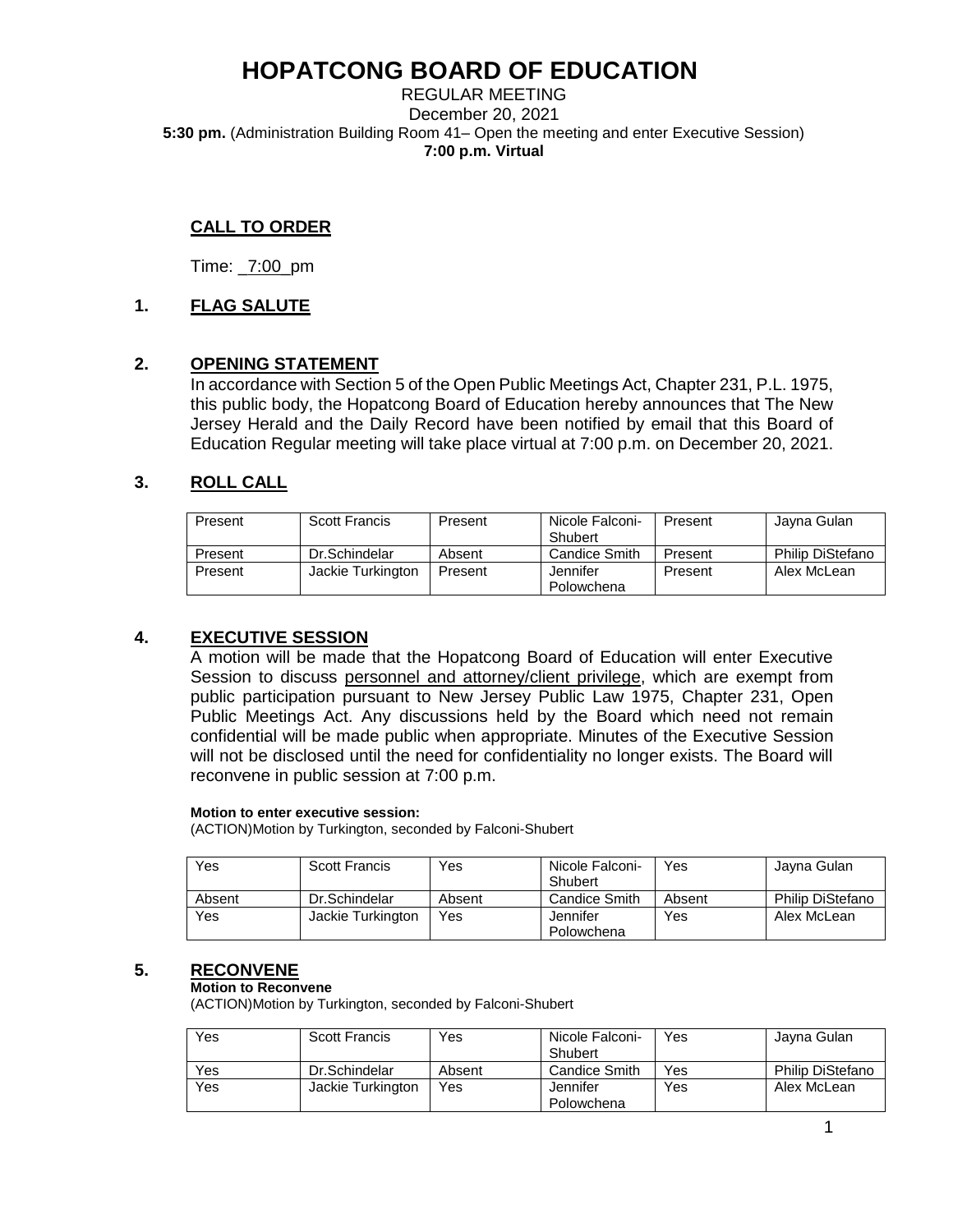REGULAR MEETING December 20, 2021 **5:30 pm.** (Administration Building Room 41– Open the meeting and enter Executive Session) **7:00 p.m. Virtual** 

## **6. APPROVAL OF MINUTES**

Approval of the minutes of the following meetings, as reported by the Board Secretary reviewed by the Board President and members of the Board:

a. November 22, 2021 – Regular Meeting

### **Motion to approve 6a:**

(ACTION)Motion by Turkington, seconded by Dr. Schindelar

| Yes | <b>Scott Francis</b> | Yes    | Nicole Falconi-<br>Shubert | Yes | Jayna Gulan      |
|-----|----------------------|--------|----------------------------|-----|------------------|
| Yes | Dr.Schindelar        | Absent | Candice Smith              | Yes | Philip DiStefano |
| Yes | Jackie Turkington    | Yes    | Jennifer                   | Yes | Alex McLean      |
|     |                      |        | Polowchena                 |     |                  |

## **7. SUPERINTENDENT'S REPORT AND HIB REPORT**

- a. Superintendent's Report **Joseph S. Piccirillo, Superintendent of Schools**
	- 1. Mrs. Katherine McFadden, NJMEA Admin Award
	- 2. Durban Ornament Project
- b. A second reading and approval of the Superintendent's HIB Report for November 2021 as presented to the Board at the November meeting on November 22, 2021.
- c. Approval of the Superintendent's HIB report for December 2021 for first reading and review as presented to the Board at the December meeting on December 20, 2021. **Motion to approve 7a – 7c:**

(ACTION)Motion by Choose an item. seconded by Dr. Schindelar

| Yes | Scott Francis     | Yes    | Nicole Falconi- | Yes | Jayna Gulan             |
|-----|-------------------|--------|-----------------|-----|-------------------------|
|     |                   |        | Shubert         |     |                         |
| Yes | Dr.Schindelar     | Absent | Candice Smith   | Yes | <b>Philip DiStefano</b> |
| Yes | Jackie Turkington | Yes    | Jennifer        | Yes | Alex McLean             |
|     |                   |        | Polowchena      |     |                         |

## **8. ACKNOWLEDGEMENTS/CORRESPONDENCE**

a. The following students were chosen as **Hopatcong High School's Students of the Month** for their outstanding performance in November 2021:

**Grade 8** – William Bender **Honorable Mention** – Gianna Terantino **Grade 9** – Brenden Belar **Grade 10** – Emanuel Stupar **Honorable Mention** – Austin Roman **Grade 11** – Frankie Wulf **Grade 12** – Markus Certo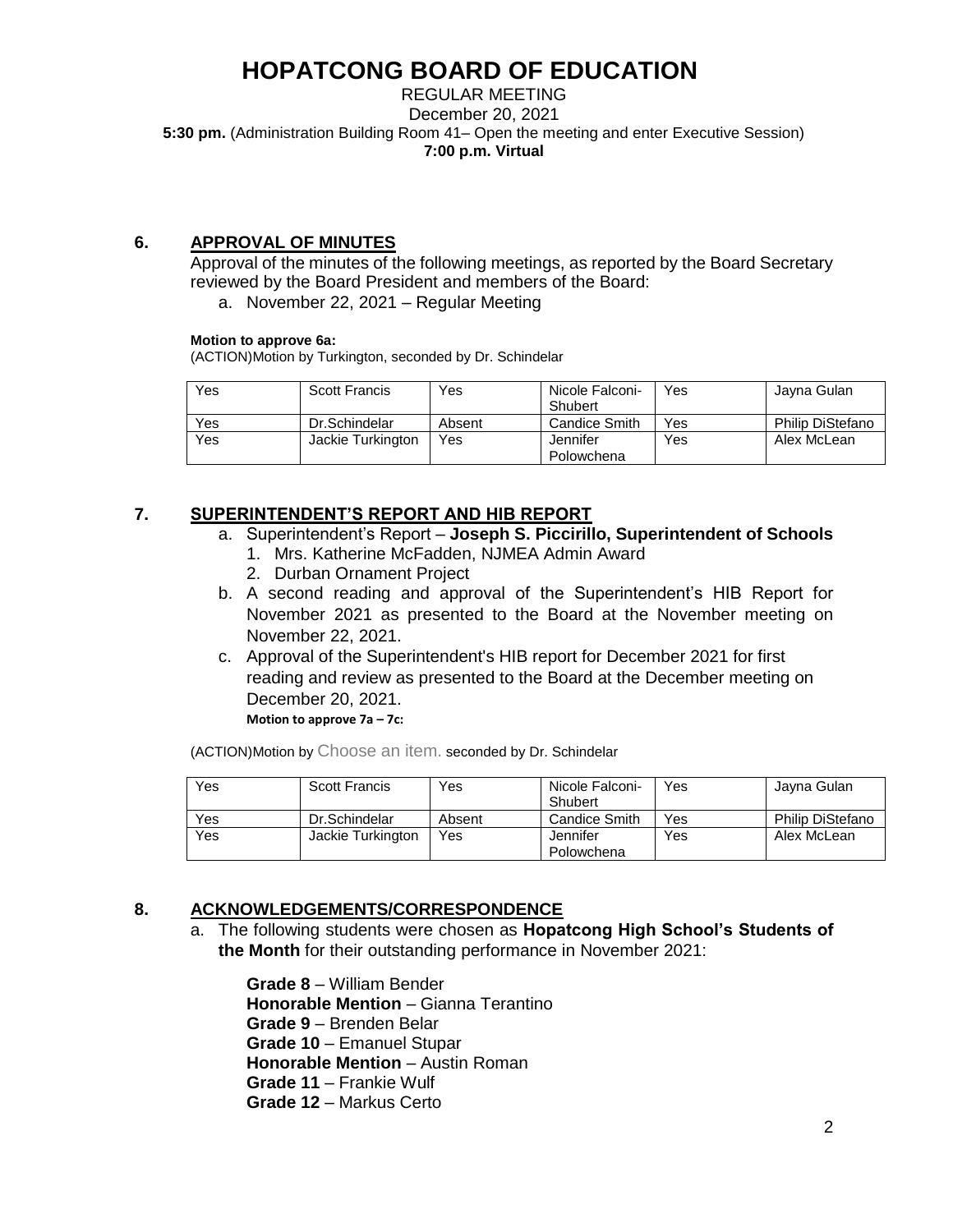REGULAR MEETING December 20, 2021 **5:30 pm.** (Administration Building Room 41– Open the meeting and enter Executive Session) **7:00 p.m. Virtual** 

b. The following students were chosen as **Hopatcong High School Scholar Athlete of the Month** for their outstanding performance in November 2021:

**Football** – Michael Mastroeni, Senior **Cheerleading** – Abigail Polowchena, Junior

- c. Congratulations the **Durban Ave Students** who went above and beyond to Fill Buckets with RESPECT in November.
- d. Congratulations to **Hopatcong High School 2021-2022 Scholar Athlete** Christy Brennan. The Scholar Athlete program is sponsored by Pass It Along in Sussex County. Scholar Athletes are High School Seniors who are honored for their hard work, altruism, and ambition in the classroom, on the field, and in their community.
- e. Congratulations to **Hopatcong High School** students Isabel Felicino (senior / clarient), Jayla Elias (sophomore / clarient), Steven George (sophomore / trumpet) and Nina Cid (junior / tuba) who auditioned for and were accepted to the North Jersey Area Band on December 11 at Wayne Hills High School. They competed with students from 39 high schools in Sussex, Morris, Essex, Passaic and Bergen Counties. They will participate in four intense rehearsals to work on challenging literature, and then perform a concert at Mt. Olive High School on Saturday, January 15.

### **Motion to approve 8a – 8e:**

| Yes | <b>Scott Francis</b> | Yes    | Nicole Falconi-<br>Shubert | Yes | Jayna Gulan      |
|-----|----------------------|--------|----------------------------|-----|------------------|
| Yes | Dr.Schindelar        | Absent | Candice Smith              | Yes | Philip DiStefano |
| Yes | Jackie Turkington    | Yes    | Jennifer                   | Yes | Alex McLean      |
|     |                      |        | Polowchena                 |     |                  |

(ACTION)Motion by Choose an item., seconded by Falconi-Shubert

## **9. PARENT/TEACHER**

a. Parent/Teacher Organization Representatives.

22-23 Class is still selling blankets for the holidays (limited stock). Auditions in January for Spring musical.

**Motion to approve 9a: Voice Vote Approval**

## **10. PUBLIC COMMENT – GENERAL DISCUSSION**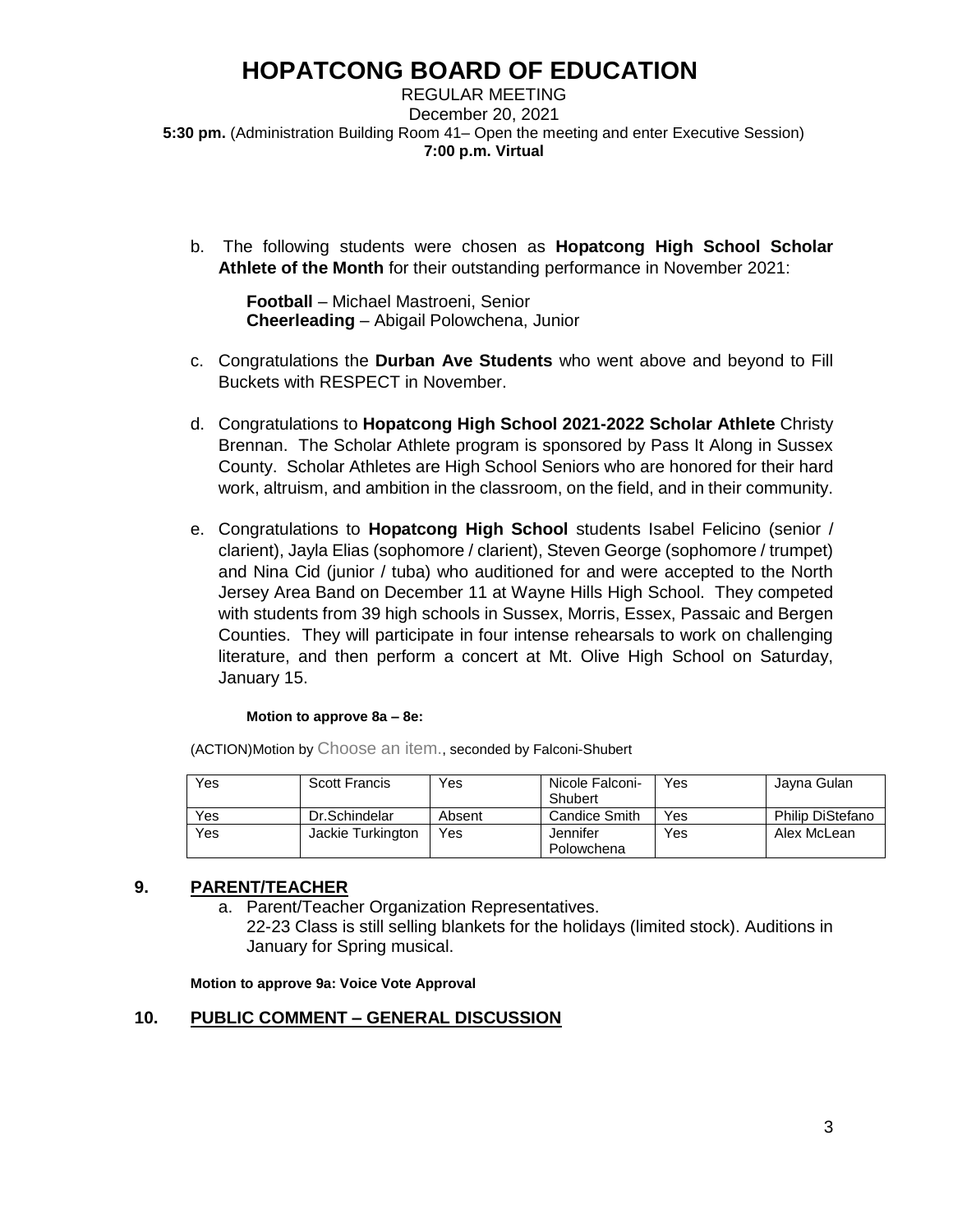REGULAR MEETING December 20, 2021 **5:30 pm.** (Administration Building Room 41– Open the meeting and enter Executive Session) **7:00 p.m. Virtual** 

## **11. FINANCE**

- Approval of the following Finance items, 11a. 11g, as recommended by the Superintendent of Schools and the Operations Committee of the Board:
- a. It is recommended by the Superintendent that bills for the General Fund and Special Revenues (Grants) account, November 22, 2021 through, December 20, 2021 be approved in the following amounts: General Fund and Special Revenue (Grants) account - \$2,083,072.31 Cafeteria account and the state of the state of the state of the state of the state of the state of the state o
- b. It is recommended by the Superintendent that the board approve the Board Secretary's Report for the month of November 2021.
- c. It is recommended by the Superintendent that the board approve the Transfer Report for the month of November 2021.
- d. It is recommended by the Superintendent that the board approve the Treasurer's Report for the month of October 2021.

### **Motion to approve 11a – 11d:**

(ACTION)Motion by Dr. Schindelar, seconded by Choose an item.

| Yes | Scott Francis     | Yes    | Nicole Falconi- | Yes | Javna Gulan             |
|-----|-------------------|--------|-----------------|-----|-------------------------|
|     |                   |        | Shubert         |     |                         |
| Yes | Dr.Schindelar     | Absent | Candice Smith   | Yes | <b>Philip DiStefano</b> |
| Yes | Jackie Turkington | Yes    | Jennifer        | Yes | Alex McLean             |
|     |                   |        | Polowchena      |     |                         |

## **12. PERSONNEL**

Approval of the following personnel items, **12a – 12n,** as recommended by the Superintendent of Schools and the Student Achievement Committee of the Board:

- a. Approval of employment of **Michelle Kelly** as Paraprofessional at Durban Avenue at the rate of \$13/hour plus \$1 differential for toileting effective December 21, 2021.
- b. Approval of **Amanda McCarthy** from Roving Nurse to Tulsa Trail School Nurse effective January 23, 2022.
- c. Approval of the resignation of **Luigi Galassi** from his position as Custodian effective December 1, 2021 for the purpose of retirement.
- d. Approval of the resignation of **Viannys Reyes** from her position as Paraprofessional effective January 4, 2022.
- e. Approval of **Lauren Christensen** to intern with Ms. Schuffenhauer at Durban Avenue School from January 18-May 12, 2022.
- f. Approval of **Heather Petersen** to intern at Durban Avenue starting the week of January 24, 2021, 10 hours per week, for a total of 150 hours to complete her Child Care Internship.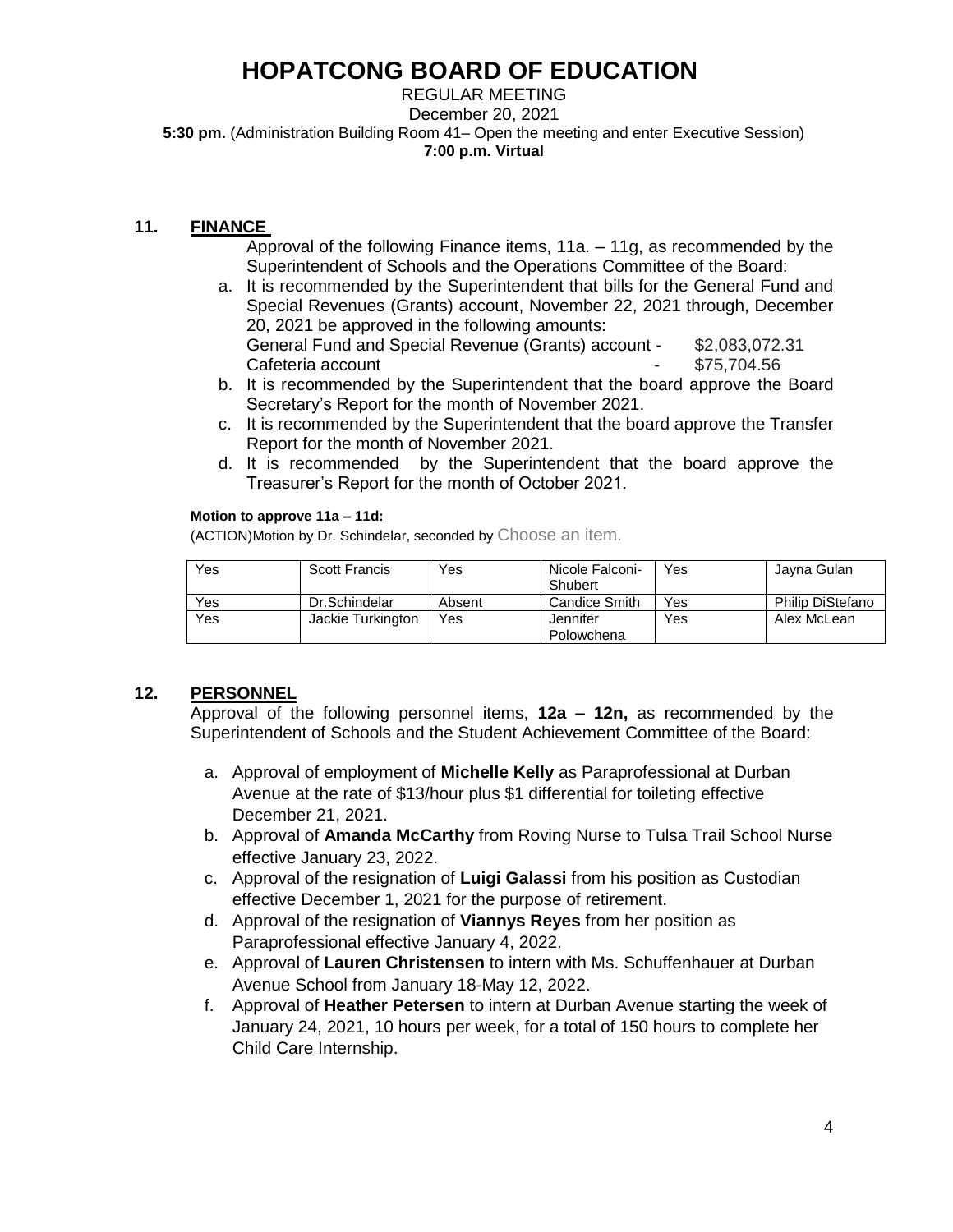REGULAR MEETING December 20, 2021 **5:30 pm.** (Administration Building Room 41– Open the meeting and enter Executive Session) **7:00 p.m. Virtual** 

- g. Approval of **Employee #80245** for an anticipated 12 weeks of FMLA leave beginning on January 13, 2022 to be taken consecutively or intermittently as needed over the next 12 months.
- h. Approval of **Employee #80023** to use earned sick days to take a paid medical leave of absence from January 5, 2022 through approximately February 22, 2022.
- i. Approval of **Employee #80040** for an unpaid leave of absence effective January 4, 2022 through June 30, 2022 with a return date of September 1, 2023.
- j. Approval of **Loren Turner** to work as the 5th grade ELA Special Education Temporary Assistance position, for the purpose of lesson planning and grading at a rate of \$35 per hour for 1-2 hours per week/per class period as needed.
- k. Approval of **Mike Bird** as Basketball Announcer at the rate of \$35 a game for the 2021-2022 season.
- l. Approval of the following Coaching/Advisor/Extra Duty Positions for the 2021- 2022 school year:

| Name           | <b>Nature</b><br>οf<br><b>Action</b> | <b>Position</b>                                                                                  | <b>Class</b>             | Level | Salary                                                     |
|----------------|--------------------------------------|--------------------------------------------------------------------------------------------------|--------------------------|-------|------------------------------------------------------------|
| Susan Hill     | Rescind                              | Cafeteria Duty<br>*Effective October 4,<br>2021                                                  | $\overline{\phantom{0}}$ |       | \$2,400<br>*Stipend will be<br>prorated for days<br>worked |
| David Campagna | Appoint                              | Cafeteria Duty<br>*Effective December 6,<br>2021. Stipend will be<br>prorated for days<br>worked |                          |       | \$2,400<br>*Stipend will be<br>prorated for days<br>worked |
| Nicole DeLuca  | Appoint                              | High School Drama<br>Choreographer                                                               | D                        | 4     | \$1,782                                                    |

m. Approval of the following staff to take and receive tuition reimbursements\*, as per contract, upon successful completion of the course and submission of paperwork:

| <b>Name</b>       | <b>Course Title</b>                                                                | <b>Course</b><br><b>Number</b> | Credit(s) | Cost       |
|-------------------|------------------------------------------------------------------------------------|--------------------------------|-----------|------------|
| Alexa McLean      | Language in Society                                                                | 15:253:537                     | 3         | \$1,170.96 |
| Stacey Christiano | Wilson Lang Trng-Clsrm (Tier 2) Fnd<br>skills w/Fundations Fac LvIs K,1,2, or<br>3 | <b>READ 8070</b>               | 3         | \$335      |
|                   | <b>LETRS Units 1-2</b><br>LETRS Units 3 -4                                         | LIT5343                        | 3         | \$100      |

### *Course Approval /Reimbursement Approval*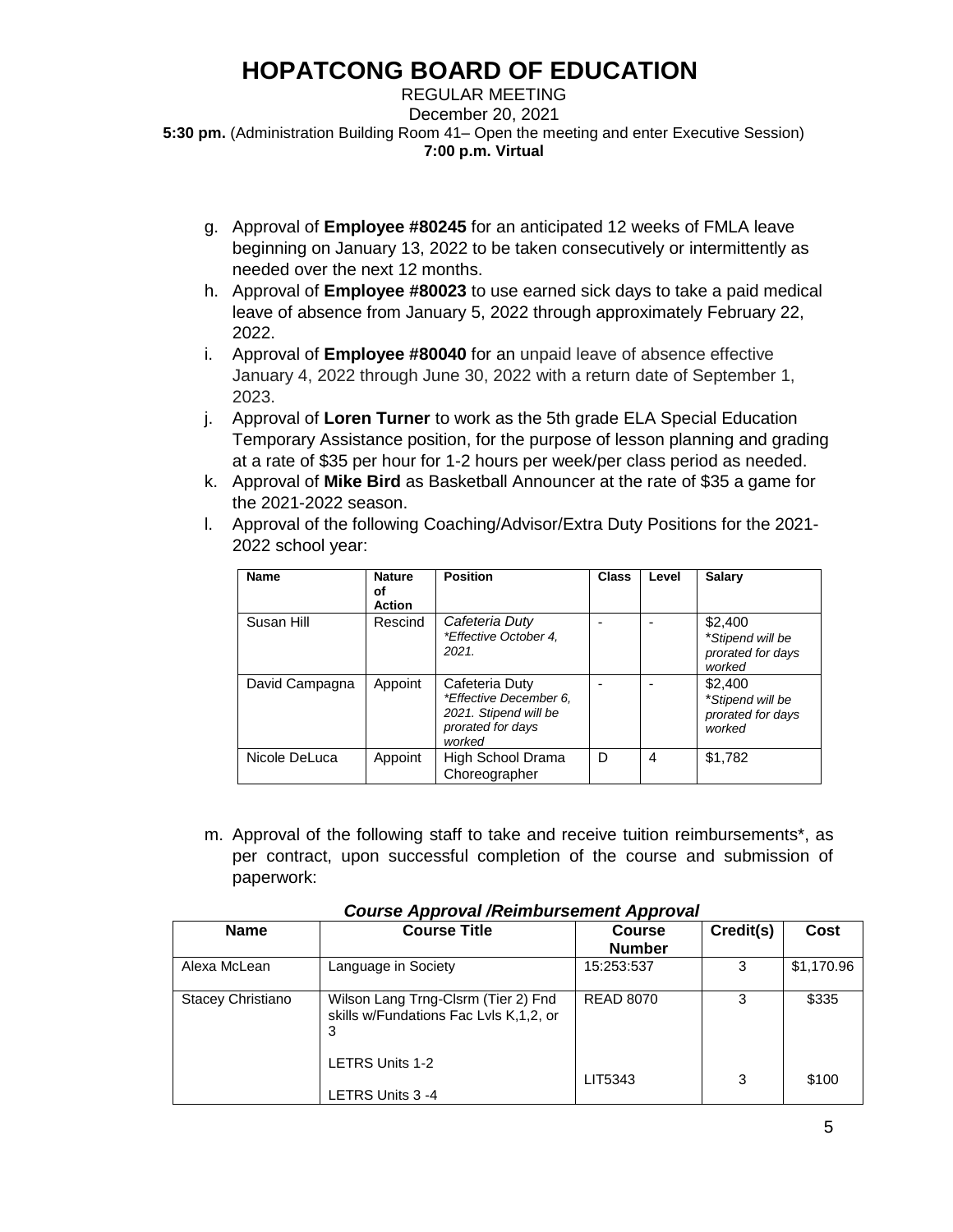### REGULAR MEETING December 20, 2021 **5:30 pm.** (Administration Building Room 41– Open the meeting and enter Executive Session) **7:00 p.m. Virtual**

|                                                                   |                                                                     | LIT5333          | 3 | \$100      |
|-------------------------------------------------------------------|---------------------------------------------------------------------|------------------|---|------------|
| Jamie Gambuzza                                                    | Wilson Lang Trng-Cirsm (Tier 2) Fnd<br>Skills w/Fundations Fac Lyls | <b>READ 8070</b> | 3 | \$335      |
|                                                                   | <b>LETRS Units 1-2</b>                                              | LIT5343          | 3 | \$100      |
|                                                                   | LETRS Units 3 -4                                                    | LIT5333          | 3 | \$100      |
| <b>Emily Minervini</b><br><b>Hilary Wolf</b><br>Dorothea Stauffer | Multi-Sensory Reading 3                                             | <b>EDUC 7603</b> | 3 | <b>TBD</b> |
| Aimee Landrud                                                     | <b>Counseling Skills for School Nurses</b>                          | CSP 5601         | 3 | \$1,170.96 |

 *\*The maximum rate of reimbursement per credit is \$390.32 for the 21-22 school year.*

n. Approval of substitutes, teachers, paraprofessionals, custodians, and van drivers.

#### **Motion to approve 12a – 12n:**

(ACTION)Motion by Turkington, seconded by Dr. Schindelar

| Yes | <b>Scott Francis</b> | Yes    | Nicole Falconi- | Yes     | Javna Gulan             |
|-----|----------------------|--------|-----------------|---------|-------------------------|
|     |                      |        | Shubert         |         |                         |
| Yes | Dr.Schindelar        | Absent | Candice Smith   | Yes     | <b>Philip DiStefano</b> |
| Yes | Jackie Turkington    | Yes    | Jennifer        | Abstain | Alex McLean             |
|     |                      |        | Polowchena      |         |                         |

## **13. TRAVEL AND PROFESSIONAL DEVELOPMENT**

Resolved, that the Hopatcong Board of Education approve travel costs as related in this resolution which are educationally necessary and fiscally prudent and are related to and within the scope of the employee's current responsibilities and promotes the delivery of instruction or furthers the efficient operation of the school district. The reimbursement listed in this resolution are in compliance with the state travel reimbursement guidelines as established by the Department of Treasury and Board of Education policy in accordance with N.J.A.C. 6A:23B-1.1. seq

### *Approval of the following staff to attend Professional Development/Conference\**

| Name       | Title                                                | Cost |
|------------|------------------------------------------------------|------|
| Mike Smith | NJDEP UST Training for Class A & B Operators   \$295 |      |

*\*Cost will be reimbursed upon completion of attendance and all documentation has been provided.* 

**Motion to approve Travel and Professional Development for December 2021:** (ACTION)Motion by Turkington, seconded by Falconi-Shubert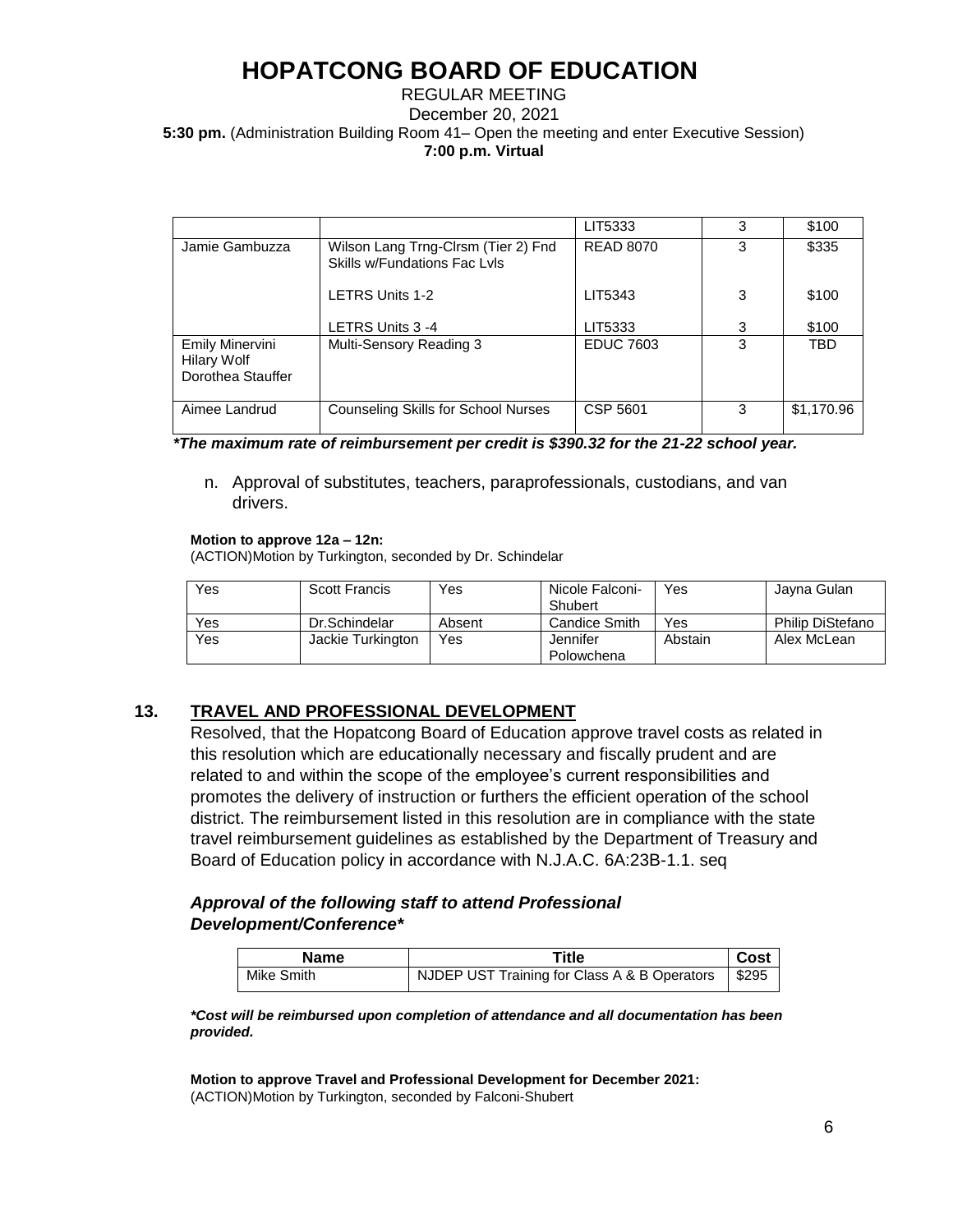REGULAR MEETING December 20, 2021 **5:30 pm.** (Administration Building Room 41– Open the meeting and enter Executive Session) **7:00 p.m. Virtual** 

| <b>Yes</b> | Scott Francis     | Yes    | Nicole Falconi- | Yes | Javna Gulan             |
|------------|-------------------|--------|-----------------|-----|-------------------------|
|            |                   |        | Shubert         |     |                         |
| Yes        | Dr.Schindelar     | Absent | Candice Smith   | Yes | <b>Philip DiStefano</b> |
| Yes        | Jackie Turkington | Yes    | Jennifer        | Yes | Alex McLean             |
|            |                   |        | Polowchena      |     |                         |

## **14. POLICY & REGULATIONS**

Approval of item **14a-14b**, as recommended by the Superintendent of Schools and the Student Achievement and Operations Committees of the Board:

a. Approval of modifications and additions to the policies and regulations of the Hopatcong Board of Education in accordance with statutory and regulatory changes for approval, as revised, for **SECOND READING**:

| <b>Policy/Regulation #</b> | <u>Title</u>                                                       |  |  |  |  |  |  |
|----------------------------|--------------------------------------------------------------------|--|--|--|--|--|--|
| P&R 5511                   | Dress and Grooming                                                 |  |  |  |  |  |  |
| P 1310                     | Employment of School Business Administrator/Board<br>Secretary (M) |  |  |  |  |  |  |
| P 1522                     | School-Level Planning (Abolish)                                    |  |  |  |  |  |  |
| P 1523                     | Comprehensive Equity Plan (M)                                      |  |  |  |  |  |  |
| P 1530                     | Equal Employment Opportunities (M)                                 |  |  |  |  |  |  |
| P 1550                     | Equal Employment/Anti-Discrimination Practices (M)                 |  |  |  |  |  |  |
| P 2200                     | Curriculum Content                                                 |  |  |  |  |  |  |
| P 2260                     | Affirmative Action Program for School and Classroom                |  |  |  |  |  |  |
|                            | Practices (M)                                                      |  |  |  |  |  |  |
| P 2270                     | Religion in the Schools                                            |  |  |  |  |  |  |
| P 2411                     | Guidance Counseling (M)                                            |  |  |  |  |  |  |
| P 2423                     | Bilingual and ESL Education (M)                                    |  |  |  |  |  |  |
| P 2431.3                   | Heat Participate Policy for Student-Athlete Safety                 |  |  |  |  |  |  |
| P 2622                     | Student Assessment (M)                                             |  |  |  |  |  |  |
| P 2700                     | Services to Nonpublic School Students (M)                          |  |  |  |  |  |  |
| P 2427                     | Information Processing Skills (Abolish)                            |  |  |  |  |  |  |
| P 2320                     | <b>Independent Study Programs</b>                                  |  |  |  |  |  |  |
| P 2360                     | Use of Technology                                                  |  |  |  |  |  |  |
| P 5516                     | Use of Electronic Communication and Recording<br>Devices (ECRD)    |  |  |  |  |  |  |
| R 7510                     | Use of School Facilities                                           |  |  |  |  |  |  |
|                            |                                                                    |  |  |  |  |  |  |

b. Approval of modifications and additions to the policies and regulations of the Hopatcong Board of Education in accordance with statutory and regulatory changes for approval, as revised, for **FIRST READING**: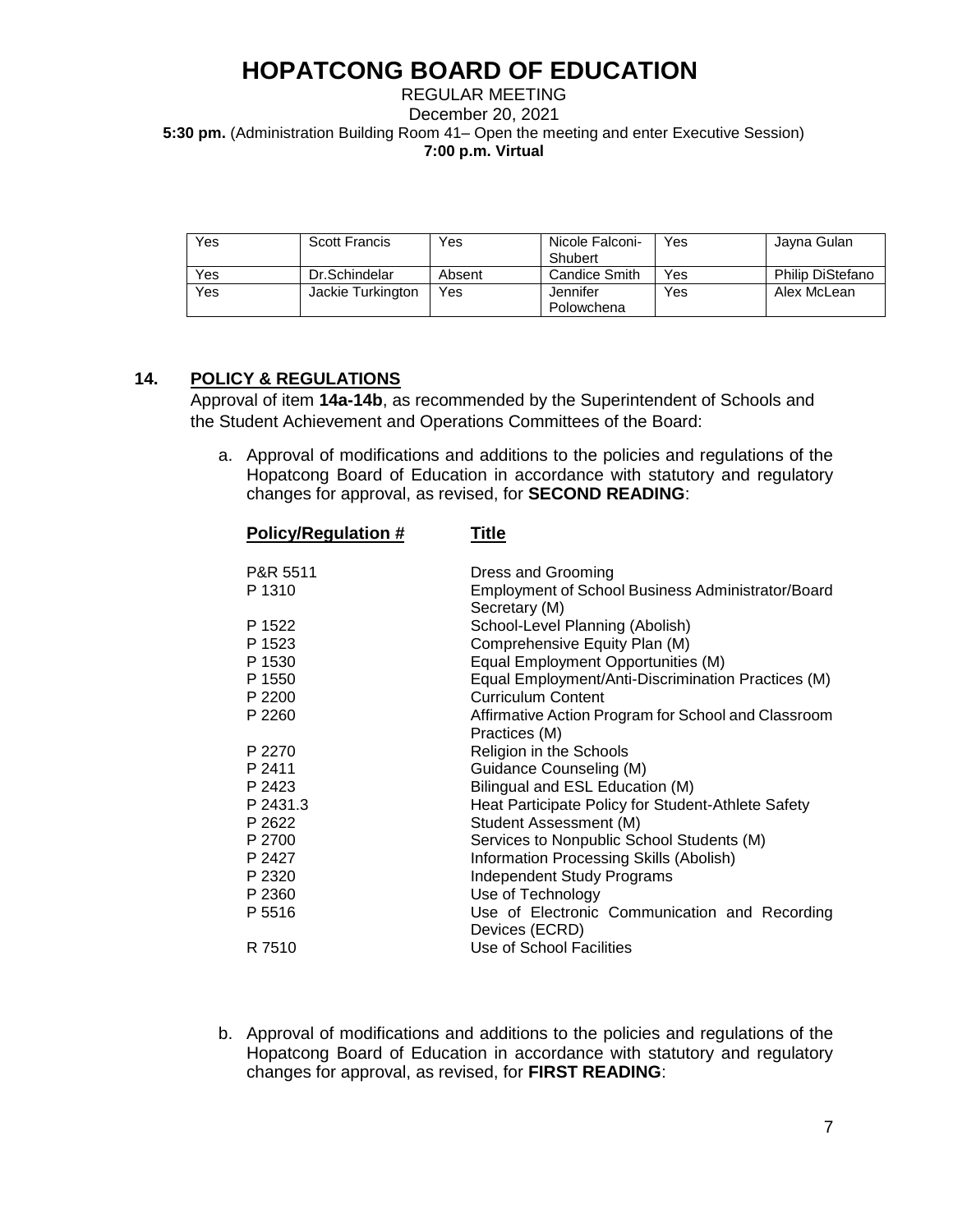### REGULAR MEETING December 20, 2021 **5:30 pm.** (Administration Building Room 41– Open the meeting and enter Executive Session) **7:00 p.m. Virtual**

| Policy/Regulation # | <b>Title</b>                                   |
|---------------------|------------------------------------------------|
| P 0155              | <b>Board Committees</b>                        |
| P 3111              | <b>Creating Positions</b>                      |
| P 3124              | <b>Employment Contracts</b>                    |
| P 3125.2            | <b>Employment of Substitute Teachers</b>       |
| P 3134              | <b>Assignment of Extra Duties</b>              |
| P 3211              | Code of Ethics                                 |
| P 3370              | <b>Teaching Staff Member Tenure</b>            |
| P 3425              | <b>Work Related Disability Pay</b>             |
| P 3437              | <b>Military Leave</b>                          |
| P 3122              | Affirmative Action Program for Employment and  |
|                     | Contract Practices (Abolish)                   |
| P&R 3142            | Nonrenewal of Nontenured Teaching Staff Member |
| P&R 3160            | Physical Examination (M)                       |
|                     |                                                |

#### **Motion to approve 14a-14b:**

(ACTION)Motion by Choose an item., seconded by Falconi-Shubert

| Yes | Scott Francis     | Yes    | Nicole Falconi-<br>Shubert | Yes | Javna Gulan             |
|-----|-------------------|--------|----------------------------|-----|-------------------------|
| Yes | Dr.Schindelar     | Absent | <b>Candice Smith</b>       | Yes | <b>Philip DiStefano</b> |
| Yes | Jackie Turkington | Yes    | Jennifer                   | Yes | Alex McLean             |
|     |                   |        | Polowchena                 |     |                         |

## **15. STUDENTS AND SERVICES**

Approval of the following items, 15a-15b as recommended by the Superintendent of Schools and Student Achievement Committee of the Board:

- a. Approval for an out of district placement for student ID No. 14376 who has been placed at The Craig School for the 2021/2022 school year. The effective date is November 29, 2021 at a prorated tuition cost of \$40,311.60.
- b. Approval of the request by the parents/guardians of the following students to allow the students to participate in the Inter-district Public School Choice Program for September 2022, if accepted into their program:

| <b>Student</b> | <b>Current School</b>        | <b>Current</b> | <b>Choice Destination</b>              |
|----------------|------------------------------|----------------|----------------------------------------|
| <b>Number</b>  |                              | Grade          |                                        |
| 12728          | <b>Hopatcong High School</b> | 8              | Lenape Valley Regional School District |
| 12714          | <b>Hopatcong High School</b> | 8              | Lenape Valley Regional School District |
| 11982          | <b>Hopatcong High School</b> | 11             | Lenape Valley Regional School District |
| 12706          | <b>Hopatcong High School</b> | 8              | Lenape Valley Regional School District |
| 13731          | <b>Hopatcong High School</b> | 8              | Lenape Valley Regional School District |
| 12676          | <b>Hopatcong High School</b> | 8              | Lenape Valley Regional School District |
| 13273          | <b>Hopatcong High School</b> | 8              | Lenape Valley Regional School District |
| 13433          | <b>Hopatcong Middle</b>      | 6              | <b>Byram Township School District</b>  |
|                | School                       |                |                                        |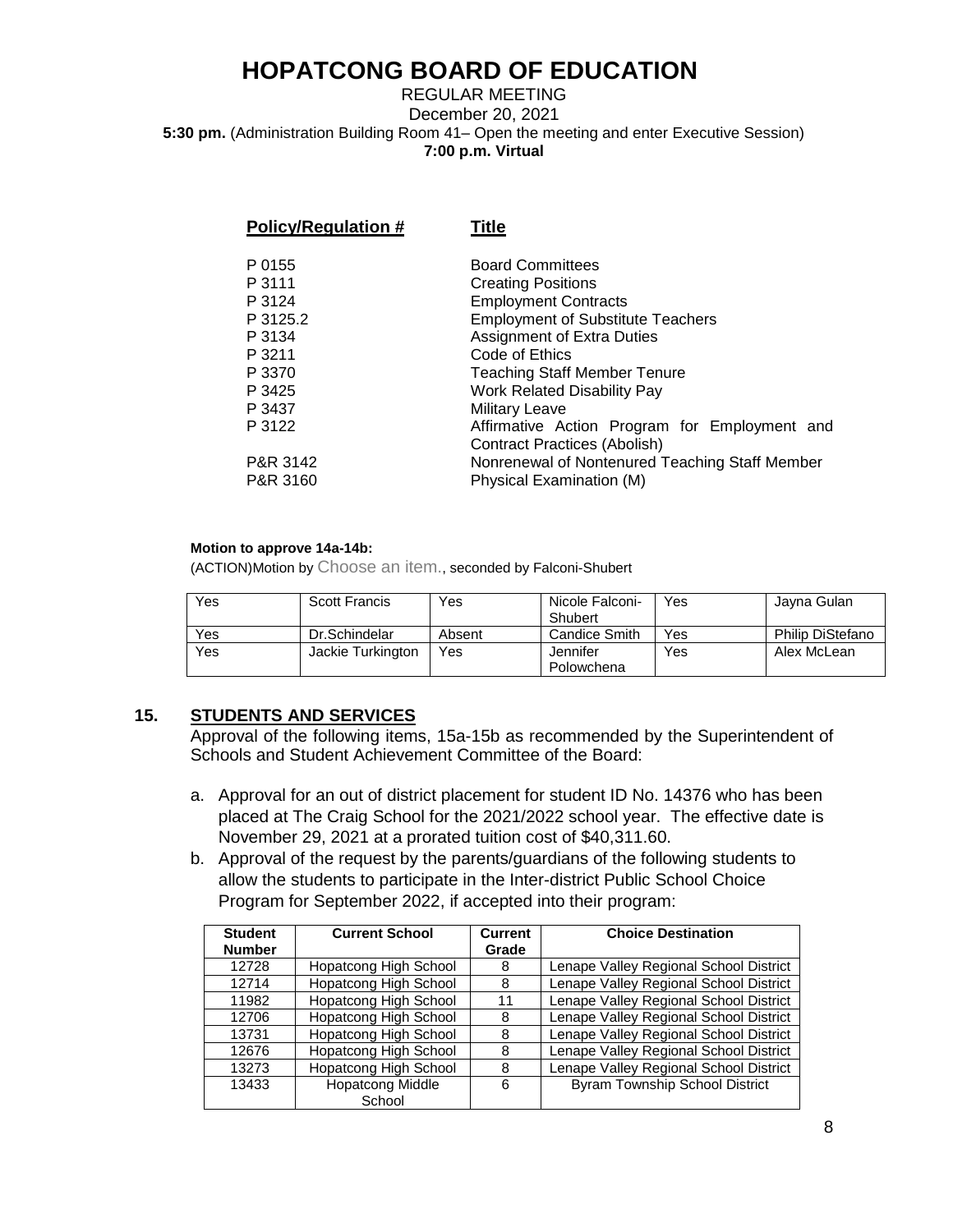### REGULAR MEETING December 20, 2021 **5:30 pm.** (Administration Building Room 41– Open the meeting and enter Executive Session) **7:00 p.m. Virtual**

| 13915 | <b>Hopatcong Middle</b><br>School       | 4              | <b>Byram Township School District</b>                                 |
|-------|-----------------------------------------|----------------|-----------------------------------------------------------------------|
| 14159 | <b>Tulsa Trail Elementary</b><br>School | 3              | <b>Byram Township School District</b>                                 |
|       |                                         |                |                                                                       |
| 13286 | Hopatcong High School                   | 8              | Lenape Valley Regional High School                                    |
| 12735 | <b>Hopatcong High School</b>            | 8              | Lenape Valley Regional School District                                |
| 14025 | <b>Hopatcong High School</b>            | 8              | Kittatinny Regional School District or                                |
|       |                                         |                | Lenape Valley Regional School District                                |
| 12739 | <b>Hopatcong High School</b>            | 8              | Lenape Valley Regional School District                                |
| 14674 | <b>Hopatcong High School</b>            | 8              | Lenape Valley Regional School District                                |
| 14364 | <b>Tulsa Trail Elementary</b><br>School | $\mathfrak{p}$ | <b>Byram Township School District</b>                                 |
| 13269 | Hopatcong High School                   | 8              | Lenape Valley Regional School District                                |
| 12702 | <b>Hopatcong High School</b>            | 8              | Lenape Valley Regional School District                                |
| 13351 | <b>Hopatcong Middle</b><br>School       | 7              | Byram Township School District or<br>Roxbury Township School District |

#### **Motion to approve 15a-15b:**

(ACTION)Motion by Choose an item., seconded by Turkington

| Yes | Scott Francis     | Yes    | Nicole Falconi-<br>Shubert | Yes | Javna Gulan      |
|-----|-------------------|--------|----------------------------|-----|------------------|
| Yes | Dr.Schindelar     | Absent | Candice Smith              | Yes | Philip DiStefano |
| Yes | Jackie Turkington | Yes    | Jennifer                   | Yes | Alex McLean      |
|     |                   |        | Polowchena                 |     |                  |

### **16. RESOLUTIONS**

- a. It is recommended by the Superintendent that the Board of Education approve the Updates to LEA Plan for Safe Return.
- b. It is recommended by the Superintendent that the Board of Education approve the correction of the level of Vincent Marinoni, Head Boys Basketball Coach from previously approved A/1, \$4,868 to the correct placement of A/3 \$6,718.

#### **Motion to approve 16a-16b:**

(ACTION)Motion by Turkington, seconded by Falconi-Shubert

| Yes | <b>Scott Francis</b> | Yes    | Nicole Falconi- | Yes | Jayna Gulan      |
|-----|----------------------|--------|-----------------|-----|------------------|
|     |                      |        | Shubert         |     |                  |
| Yes | Dr.Schindelar        | Absent | Candice Smith   | Yes | Philip DiStefano |
| Yes | Jackie Turkington    | Yes    | Jennifer        | Yes | Alex McLean      |
|     |                      |        | Polowchena      |     |                  |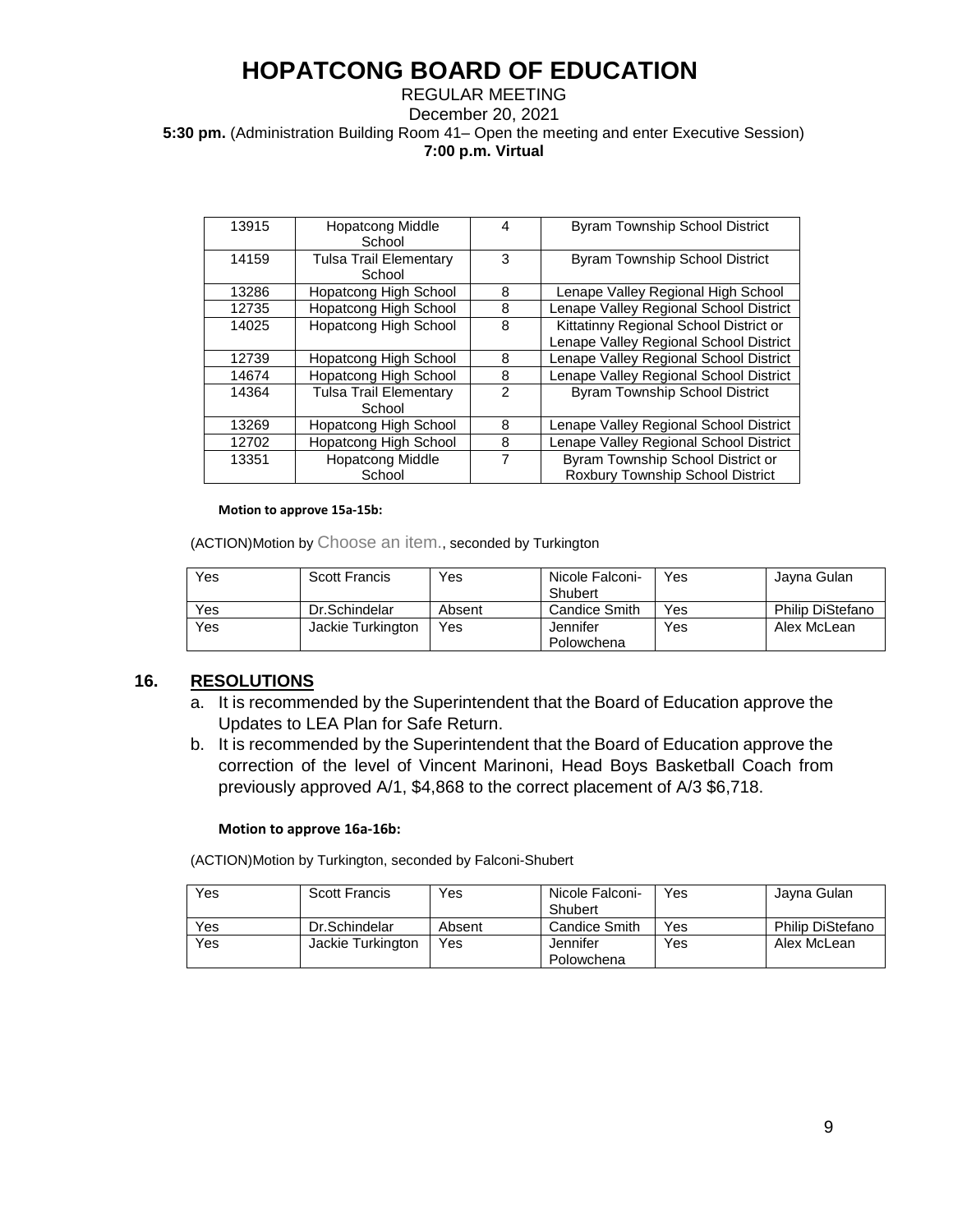REGULAR MEETING December 20, 2021 **5:30 pm.** (Administration Building Room 41– Open the meeting and enter Executive Session) **7:00 p.m. Virtual** 

## **17. SUSSEX COUNTY REGIONAL COOPERATIVE**

- a. The Superintendent and the Director of Transportation recommend the *approval of bills* for the Sussex County Regional Cooperative Operating account for November 23, 2021 through December 20, 2021 in the amount of \$15,377.48 for Regular bills and \$5,046,154.94 for Contractor bills.
- b. The Superintendent and the Director of Transportation recommend the *approval of a 2.9% increase for the 2021-2022 school year* retroactive to July 1, 2021 for the following Office Staff personnel:

| Employee # | <b>Position</b>                                 |
|------------|-------------------------------------------------|
| 80522      | <b>District Resolution/District Coordinator</b> |
| 80216      | <b>Public/Non Public Coordinator</b>            |
| 81094      | <b>Administrative Assistant</b>                 |
| 80389      | <b>Special Education Coordinator</b>            |

c. The Superintendent and Director of Transportation recommend the *approval to dispose of vehicle* 1GBKG31K591112472 (2010 GM Collins) via an Interlocal transfer/sale agreement with Hunterdon County Educational Services Commission. The vehicle is no longer operable and repair costs exceed its appraised value. Total proceeds from the sealed auction bids are \$10,800.00.

d.

- 1. The Superintendent and the Director of Transportation recommend the *acceptance* of student transportation *quotations for Special Education Routes* for the 2021-22 School Year as listed on Exhibit A.
- 2. The Superintendent and the Director of Transportation recommend the *award* of student transportation *quotations for Special Education Routes* to the lowest, responsible and responsive bus contractor companies for the 2021-22 School Year as listed on Exhibit A.
- 3. The Superintendent and the Director of Transportation recommend the *acceptance* of *contract addendums* for the 2021-22 School Year as listed on Exhibit A.
- 4. The Superintendent and the Director of Transportation recommend the *approval of a*  Joint Transportation Agreement with Sparta Board of Education for the 2021-22 School Year as listed on Exhibit A.